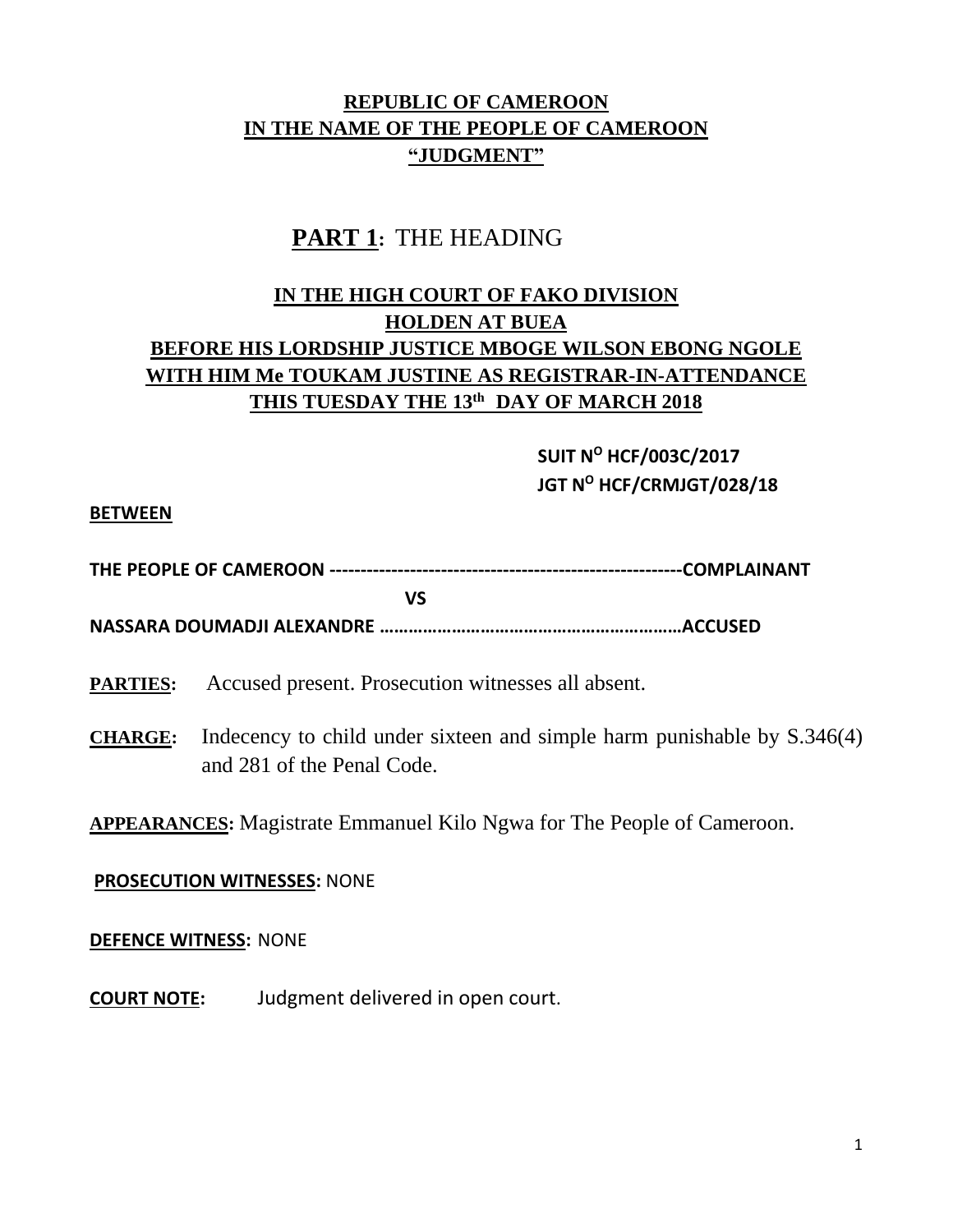# **PART II-** THE REASONING

The accused is charged on a two count charge with two offences to wit: indecency to child under sixteen contrary to section 346(4) of the Penal Code and slight harm contrary to section 281 of the Penal Code.

On arraignment the accused pleaded not guilty to both counts of the charge and the prosecution called two witnesses to prove his guilt.

The first prosecution witness was Ngwa Regina, the victim of the offence. She informed the court on oath that she was a class three pupil of Government Primary School Mudeka. The accused is their neighbour in Buea.

On a certain day her mother left her at home with her siblings and went out to buy airtime for her phone.

The accused is occupying a flat in the same building where her family is living. In the absence of her mother the accused asked her to wait for him in a building housing a pit toilet. Later the accused joined him in the toilet. The accused then removed the pair of jeans trousers she was wearing. After undressing her the accused removed his own pair of trousers. The accused had sexual intercourse with her by inserting his penis into her vagina. As a result of the intercourse, she bled. During the intercourse the accused used his right hand to gag her.

After the incident the accused threatened her with death if she revealed to anyone what he had done to her. When the incident took place she was at home with her two younger sisters who are in class two and nursery two respectively. The incident took place in the night. After the incident she went to her bedroom and slept. In the morning at about 5 am she felt pain in her abdomen so she complained to her mother; she informed her mother that the accused was responsible for the pain she felt in her abdomen. She and the accused were taken to the Quarter Head's Compound. Thereafter she was taken to the hospital where she consulted a medical doctor who examined her and issued her with a medical report.

Under cross-examination she said that she bled from her anus. She said that she did not feel pain when the accused inserted his penis in her anus. She insisted that she made a complaint to her mother the day after the incident took place.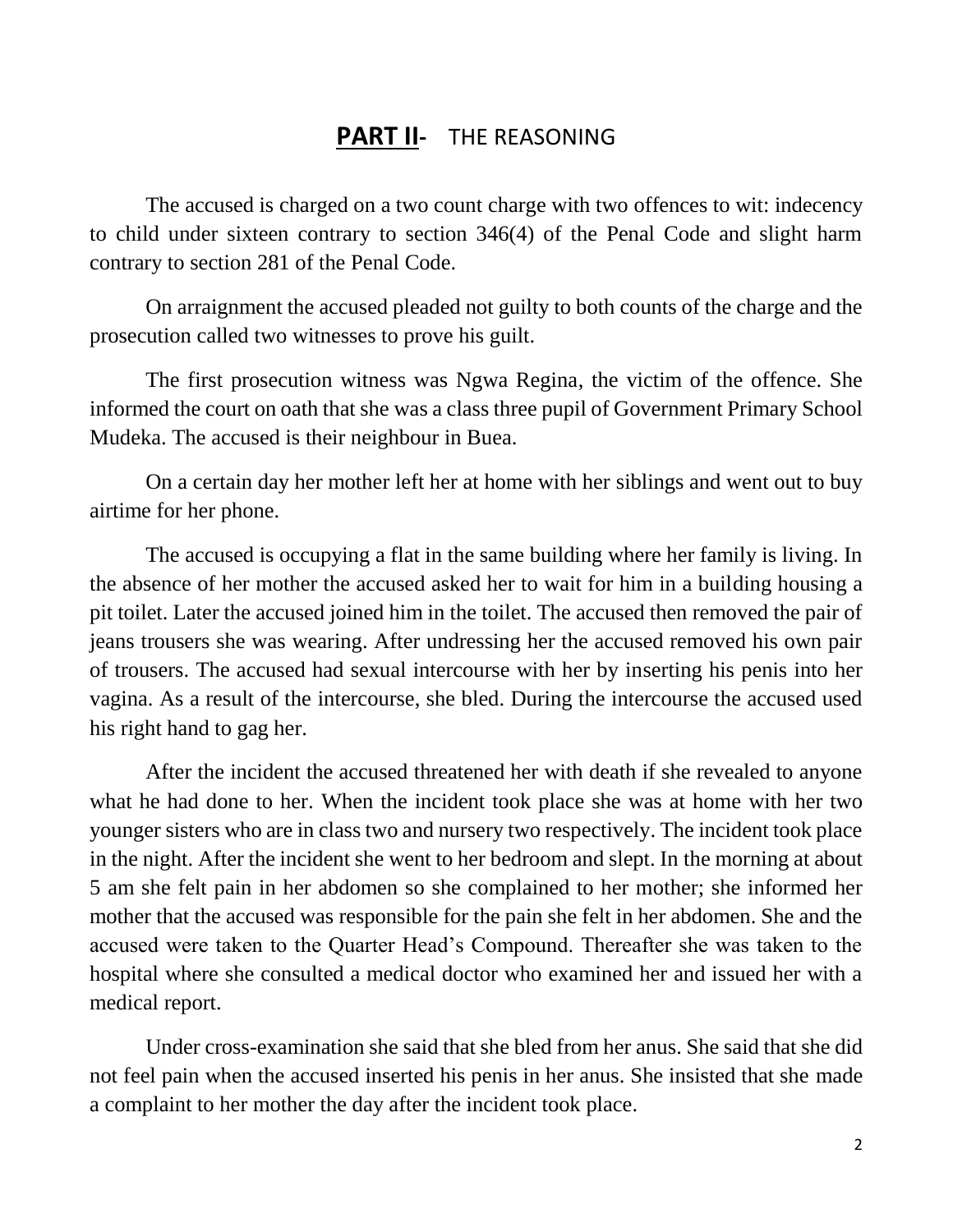Under re-examination by the Learned Prosecuting Counsel she maintained that the accused inserted his penis in her anus and not in her vagina.

The second prosecution witness was the mother of the victim, Grace Euge. She informed the court that she trades in clothes and she was resident in Kumba. She told the court that on 10/08/16 she left her flat at Small Soppo, Buea where she was living with her friend and younger sister to buy airtime for the phone beside the main road. She also left her children including the victim of the offence in her flat. When she returned to the house PW1 and her siblings were already asleep. The next day she travelled to Mudeka and left her children in the care of her friend, Jessica. On 23/08/16 the victim of the offence when out of the house and complained that she was feeling pain in her vagina.

The victim of the offence explained that the accused inserted his organ which he uses to urinate into her vagina. She reported the matter to the Quarter-head who advised her to take her daughter to the hospital. She took PW1 to the hospital where PW1 consulted a medical doctor who examined her. When she and PW1 left the hospital she lodged a complaint at the police station where a statement was recorded from her and PW1. The statements of PW1 and PW2 were received in evidence as exhibit 'C' and 'C1' respectively. Two medical reports issued to PW1 on 23/08/16 were also received in evidence as exhibit 'A' and exhibit 'A1' respectively. A copy of the 1<sup>st</sup> PW's hospital consultation exercise book is in evidence as exhibit 'B'. PW2 informed the court that she had spent about 200.000 FCFA for the treatment of PW1. She said PW1 had a wound in her vagina that necessitated treatment.

Under cross-examination PW2 told the court that PW1 informed her that she was raped by the accused about 4 days after the incident. In her absence her friend, Jessica looked after PW1. Jessica told her that PW1 complained of pain in her abdomen but she did not know what was happening to her that is why she did not make a report of the matter. Jessica told her she saw blood in the toilet where PW1 was raped. She said PW1 did not tell anyone that she had been raped. She was in Mudeka when the incident took place. Later on she said that she went to the roadside to buy air time for her cell phone. She spent two hours beside the road buying air time for her cell phone. By the time she returned to her apartment after buying air time for her cell phone the incident involving the accused with her daughter had taken place and her daughter was asleep. She lived in her apartment with her friend and her 4 children. When she left her apartment for the roadside to look for air time her children and friend were already asleep.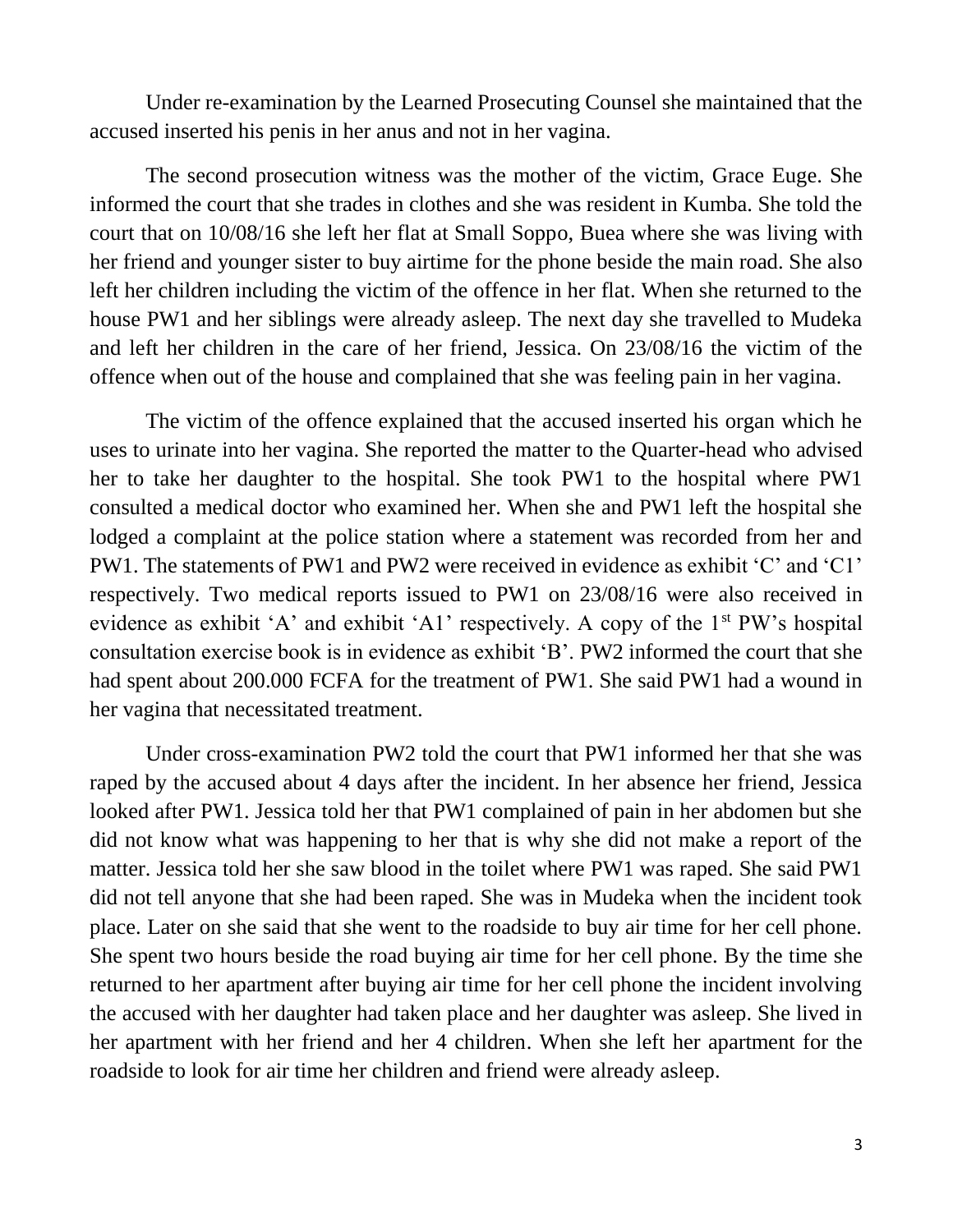Her daughter was aware that she was going to the roadside to buy air time for her mobile phone. The time was 8 pm when she left her flat. She denied the suggestion that the story that the accused raped PW1 was trumped up and the contents of the medical reports were narrated to the doctor by her.

At the close of the case for the prosecution the accused was found to have a case to answer. Barrister Lohtabu Evans, Counsel for the accused, informed the court that the accused would give evidence on oath and had two witnesses to call to testify on his behalf the accused told the court. On 21/08/16 he left his house at about 7 am for the Mountain Hotel to visit a friend who was employed by a company renovating the hotel. While at the Mountain hotel he had a phone call from a fellow Chadian national who was also a tenant in the same building where he lived. The Chadian woman then told her that the police were looking for him because his neighbour's child had been raped and she was bleeding profusely. On hearing of the incident he returned to the compound where he was living. He went to one of his neighbours to find out what had happened. But before this neighbours could talk to him, other neighbours gathered around him and informed him that PW1 had been raped and she had informed them that he was responsible. The neighbours who informed him that PW1 had accused him as the perpetrator of the offence were PW2, the mother of PW1, and her roommate.

Thereafter the group of neighbours continued conversing in the English Language and he could not understand what they were saying. He told PW2 that he did not rape PW1. PW2's roommate showed him the 1<sup>st</sup> PW's medical report and asked him to give them the sum of 50.000 FCFA which they had spent to treat PW1. One of the onlookers took him aside and informed him that PW2 was not serious in making a complaint against him; she was interested in an amicable settlement. This officious onlooker then asked him to comply with the demands made by PW2 and her friends by admitting that he raped PW1 and paying up the amount requested by them. The onlooker who suggested that he should settle the matter amicably then left him and went to the spot where PW2 was and held a classroom with her. After the discussion PW2 then approached him. She questioned him whether there had been no incident between him and PW1. When he narrated an incident when PW1 asked him to give her money and thereafter followed him to the toilet where he had gone to urinate. At the toilet PW1 continued begging him for money as he was standing at the door of the toilet and urinating. When PW1 stretched her hand from behind and touched the front part of his trousers he cautioned her. PW1 then told him he would make a complaint to PW2 against him. On hearing this story most of the onlookers concluded that he raped PW1. PW2 and her roommates then warned him that if he did not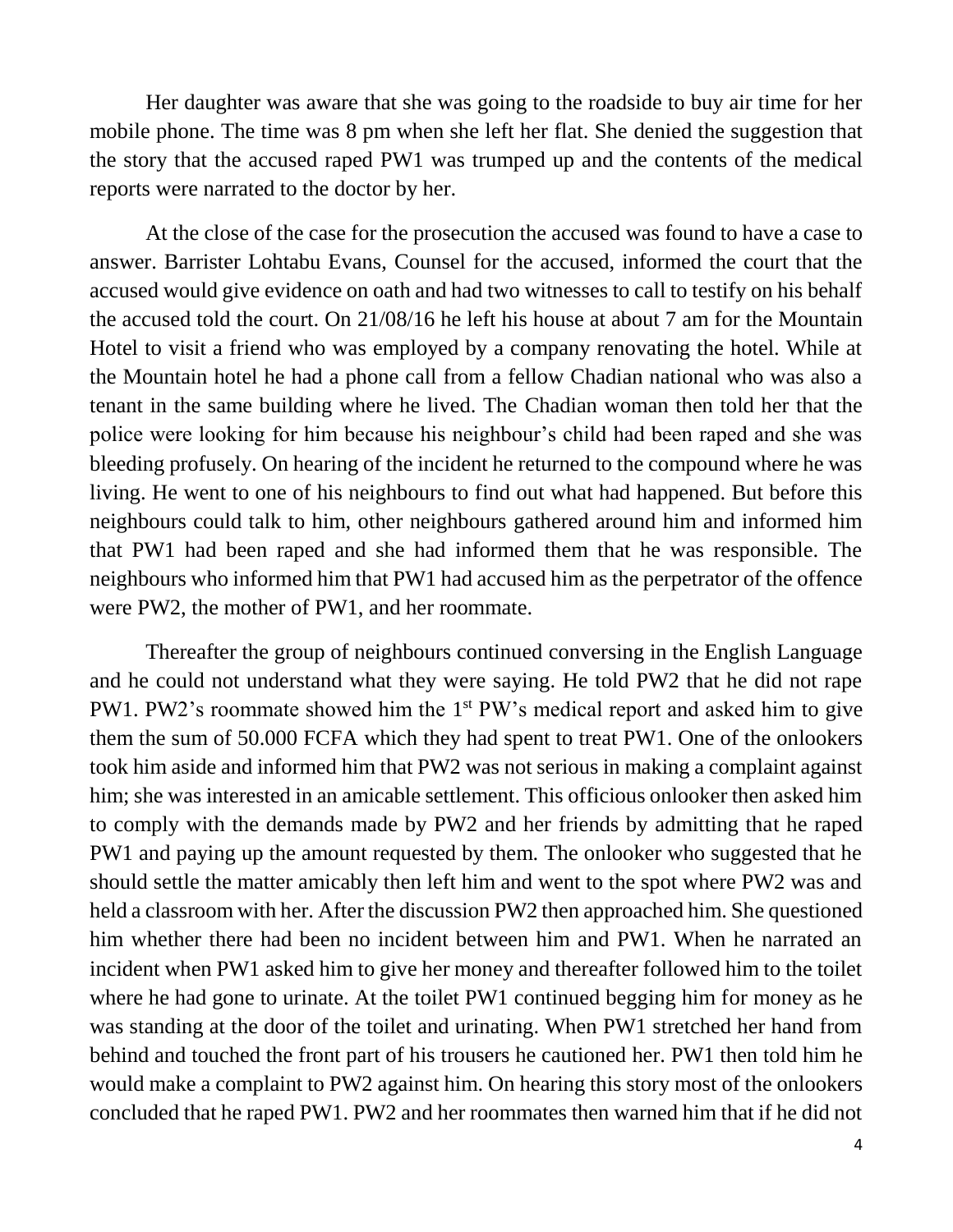pay the sum of 50.000 FCFA the matter would be reported to the police. He told PW2 that he would prefer that a complaint be lodged against him at the police station than to admit that he raped PW1 and pay the sum of 50.000 FCFA as compensation for his crime. He was taken to the quarter head's compound where he repeated what he had said earlier that he would prefer the matter be reported to the police than to admit that he committed rape and pay the sum 50.000 FCFA to PW2. They left the Quarter-head's compound for the police station of the Mobile Intervention Unit. On the way PW2 and his roommates told him they were compelled to make a complaint against him because of the attitude of a certain Chadian woman who was living in their compound. PW2 and her roommate complained that the Chadian woman was arrogant, disrespectful and stubborn.

Under cross-examination he admitted that he made two cautioned statements to the police which are in evidence as exhibits 'E' and 'E1'. He maintained that a complaint was made against him because he did not pay the sum of 50.000FCFA requested by PW2 and her roommate.

Under re-examination he said the despute he had with PW2 stemmed from the fact that he refused to be PW2's boyfriend and also refused to give her money.

One Mongombe Ngeke, a retired state agent who is resident at Small Soppo testified as the first defence witness. He informed the court that he was a caretaker of the building where PW2 and the accused were tenants. According to this witness, in spite of the fact that PW2 and her children were living in a building in his care he met PW2 and her family for the first time when it was reported to him that a child had been raped in the said building. The evidence of this witness painted PW2 and her roommates as women living a lifestyle of squator and promiscuity. He had overheard the accused complaining to a Chadian woman living in his compound that PW2 and his friends wanted to seduce him. He wanted to resolve the dispute between the accused and PW2 concerning PW1 but PW2 and the father of PW1 insisted that the accused had to pay the sum of 4 million francs to them for the dispute to be settled amicably.

The 2nd witness for the defence, Elizabeth Liengu, told the court that she was a seed maize producer resident at Small Soppo, Buea. Sometime in August, 2016 she was returning from Clerk's Quarters when she met a woman who informed her that a child had been raped in the compound where the accused was living. The woman who informed her of the incident took her to the flat occupied by PW2, her friends and PW2's children. She met two young women and three children in the flat. One of the young women pointed at a 6-year-old girl as the victim of the offence. She was informed that the offence was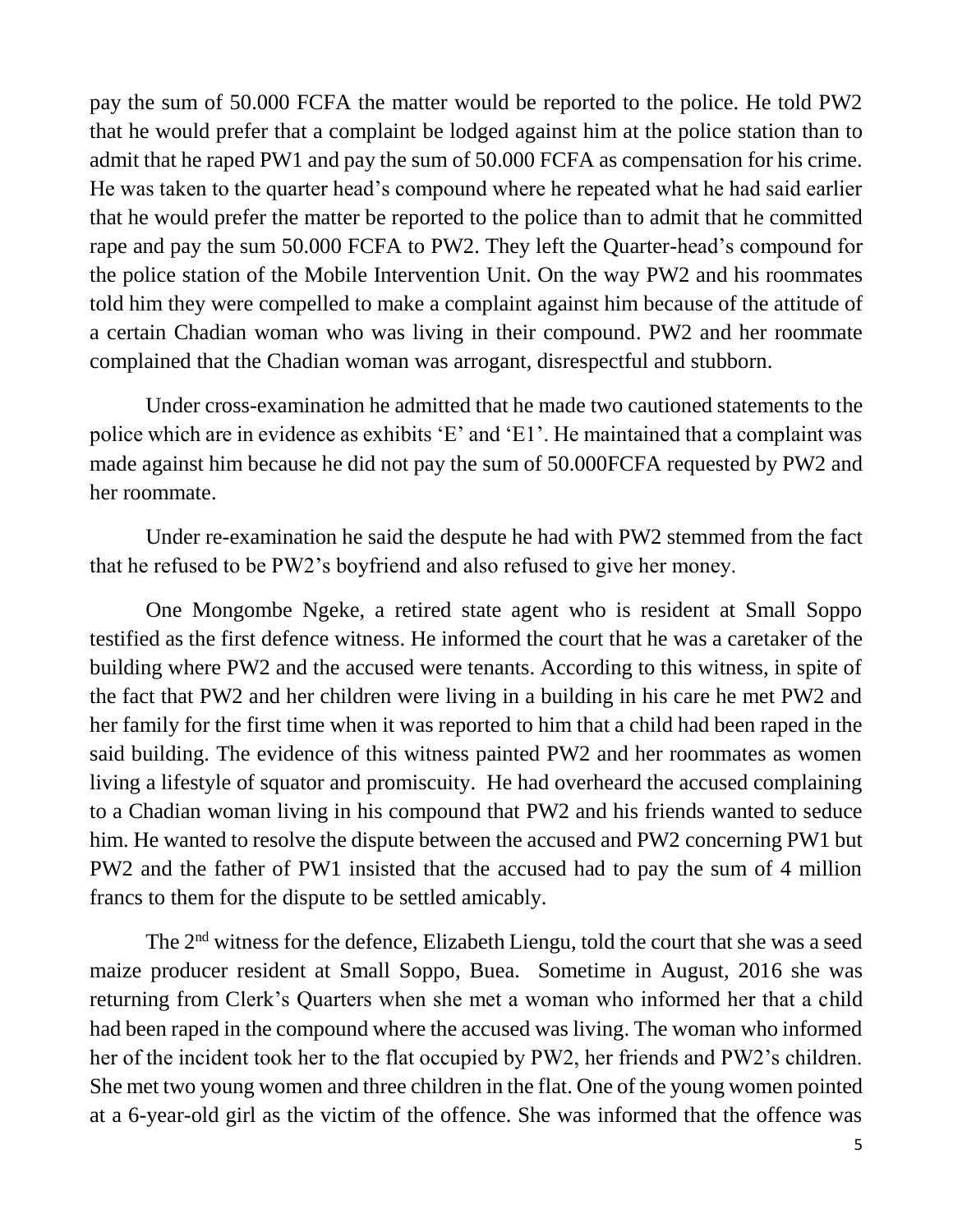committed a week previously. Under cross-examination this witness said ironically that she lived in Small Soppo and the accused did not commit the offence.

The foregoing is a summary of the evidence on which the prosecution is inviting me to convict the accused of the offences of Indecency to Child under sixteen contrary to section 346(4) of the Penal Code and Slight Harm contrary to section 281 of the same code. It is alleged in Count One of the charge preferred by the learned examining magistrate inter alia that the accused had sexual intercourse with PW1, a child aged seven and thereby committed an offence contrary to and punishable under section 346(4) of the Penal Code. It is also alleged in count two of the charge that at the same time and place by the use of force he caused to PW1 a minor inability to work lasting for 21 days, thereby offending the provision of section 281 of the Penal Code.

As concerns the offence of indecency to child contrary to section 346(4) of the Penal Code with which the accused is charged in count one, the evidence of PW1, the victim of the offence, in her examination in chief is that the accused penetrated her by inserting his penis into her vagina. However, when she was giving evidence under crossexamination she told the court repeatedly that the accused penetrated her through her anus. The evidence of PW2, the mother of PW1, is that her daughter complained to her that she was raped by the accused and she had a wound in her vagina. The legislator has …………the term 'in case of rape' in section 346(4) of the Penal Code the section under which the accused is charged in count one.

Moreover, it has been alleged in the charge in count one that the accused had sexual intercourse with PW1. It follows that the question whether the accused had sexual intercourse with PW1 is material in determining the guilt or innocence of the accused in count one of the charge. It is clear that the evidence adduced by the prosecution on this point is marred by inconsistencies and contradictions. The evidence of PW1 in her examination in chief that the accused penetrated her through her vagina is inconsistent with what she said under cross-examination. The 1<sup>st</sup> PW's evidence under crossexamination on the issue of sexual intercourse also contradicts the evidence of PW2 that PW1 told her the accused had sexual intercourse with her and she had a wound in her vagina. It is trite law that contradictions of evidence of witnesses may not necessarily be fatal to a case especially when they are minor and did not materially affect the fundamental and crucial issues. However, where contradictions or inconsistencies in the evidence of witnesses are material to the proof of the ingredients of an offence, they are fatal to the case of prosecution. See ATIKU v. STATE (2010) A NWLR (PT 1199) 241.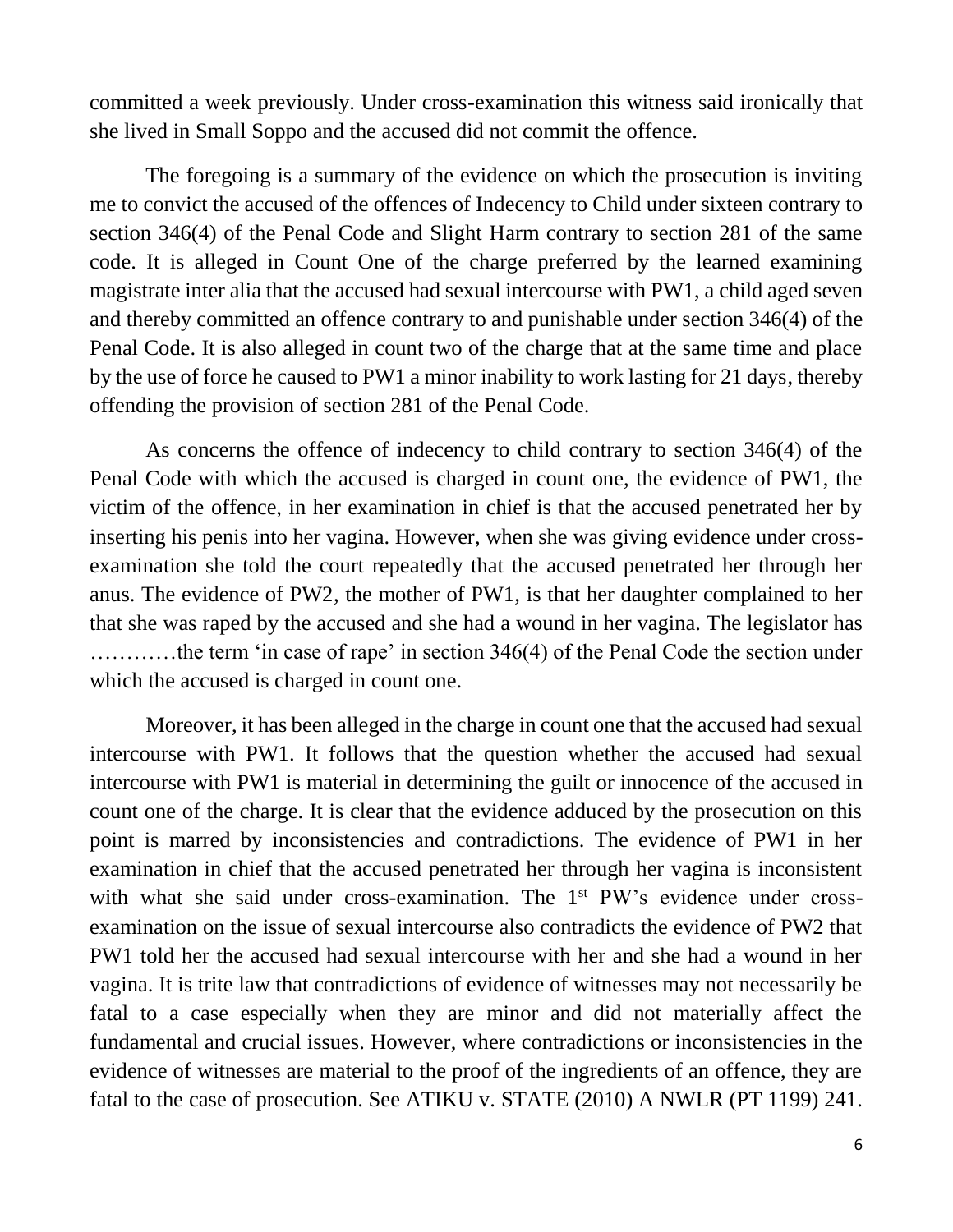It is also trite law that where there are contradictions in the evidence of the prosecution witnesses on a material fact such contradictions ought to be explained by evidence by the prosecution. In the absence of such an explanation for such contradictions, the court cannot speculate on imagined explanation for such contradictions and proceed to choose which of the witnesses or versions to believe. In the present case I am unable to choose which of the two versions of PW1's evidence under examination in chief. I am also unable to choose between the testimony of PW1 under cross-examination and the  $2<sup>nd</sup>$ PW's testimony as to the nature of the assault inflicted on PW1 by the accused.

Apart from the fact that there are material inconsistencies or contradiction in the prosecution's case as to whether there was sexual intercourse or buggery between the accused and PW1, the evidence of PW2 as to her whereabouts when the incident took place is also marred with inconsistencies and contradictions. The evidence of PW2 as to why she noticed that PW1 was raped one week after the incident when they were living in the room does not lend credence to the prosecution's case. PW2 told the court that when the incident took place she was at the roadside to buy air time for her phone and then in the same breath told the court that she was at Mudeka at the time of the offence. I find it hard to believe that PW2 could not discover that her daughter was raped because she was a petty trader who was moving from place to place to sell her wares. Even if she did not notice it what about her roommate who remained in her flat in her absence. Why did her roommate not notice any abnormality in PW1. Why was she not called as a witness for the prosecution. The answers to these questions would have helped to elucidate what happened between the accused and PW1. In the upshot 1 find it unsafe to convict the accused of the offence of indecency to child contrary to section 346(4) of the Penal Code as charged in count one. He is therefore discharged and acquitted in count one.

As regards count two which accuses the accused of causing slight harm to PW1 contrary to section 281 of the Penal Code it is alleged in the charge that the offence was committed at the same time and place as the offence of indecency to child for which the accused has been acquitted. Since the evide4nce adduced by the prosecution to prove the offence in count one is inconsistent and contradictory, I hold that it would be unsafe to rely on the same evidence to convict the accused of the offence of slight harm contrary to section 281 of the Penal Code.

That being the case, the accused is hereby discharged and acquitted on count two of the charge.